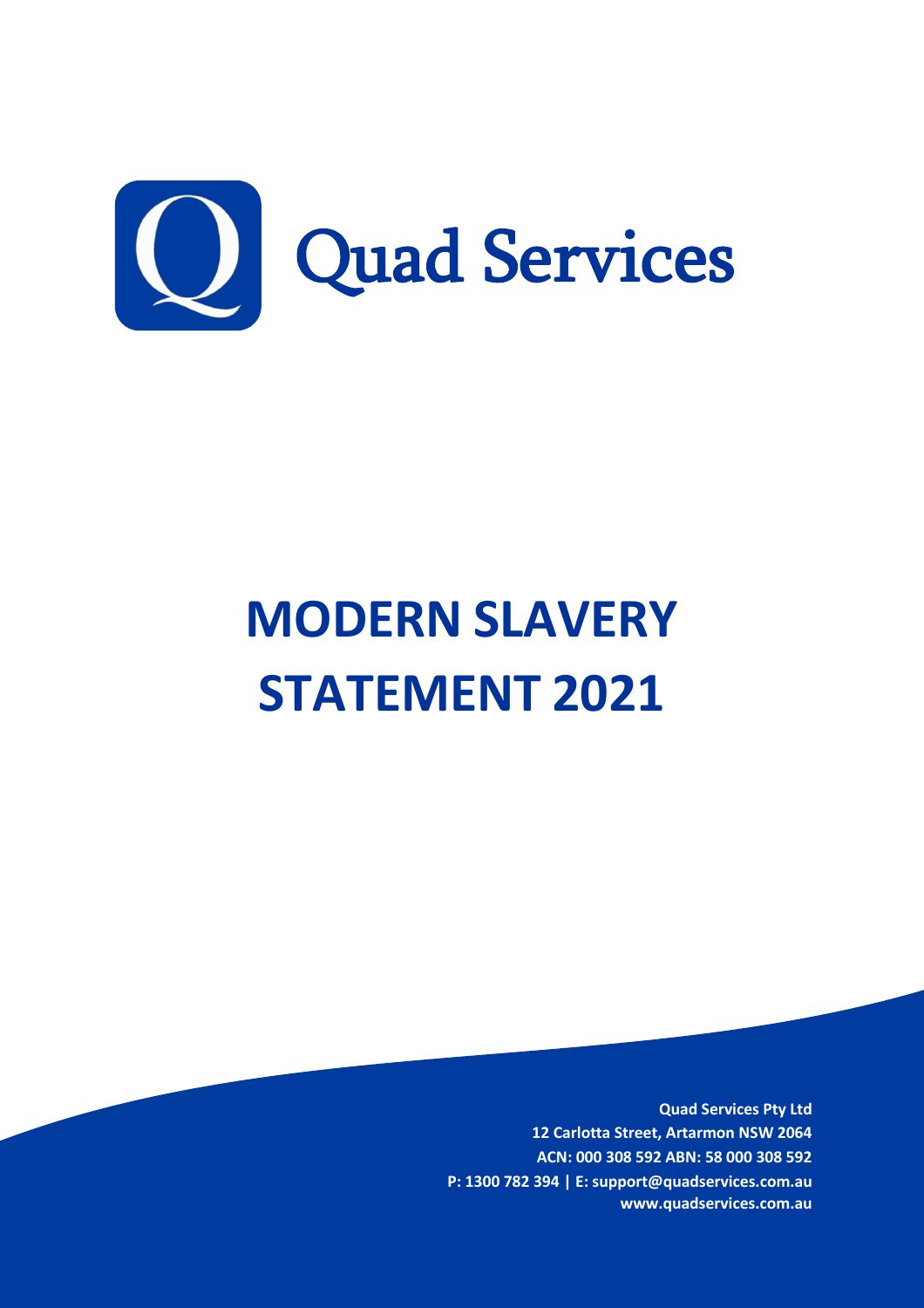Quad Services Pty Ltd (Quad) provides cleaning, security and building maintenance services across Australia and New Zealand. This Modern Slavery statement is made in accordance with the Australian Modern Slavery Act 2018 (MSA) for the financial year ending 30 June 2021. This statement describes our actions to identify and address modern slavery risks during the period under review.

# **MODERN SLAVERY – THE PERSPECTIVE**

Modern slavery involves the most severe forms of exploitation. It includes human trafficking, slavery, servitude, forced marriage, forced labour, debt bondage, deceptive recruiting for labour or services, and the worst forms of child labour. Our approach has been to try to identify, and then attempt to minimise these risks within the Quad operations and supply chains.

# **OUR POSITION**

At Quad Services, we foster an organisational culture that supports all internationally recognised human rights and ethical sourcing practices and seeks to avoid complicity in human rights abuses, including modern slavery. We aim to identify, assess, and manage modern slavery impacts within our spheres of influence and activities.

Quad is committed to developing and maintaining systems and processes to avoid involvement in modern slavery or human trafficking. Quad opposes any human rights violation. We recognise that our corporate and social responsibilities apply not only to our own activities but also to those within our supply chain.

As part of our ongoing commitment to continuously working towards the elimination of modern slavery, we continue to invest time and resources to reduce the risk of modern slavery in our operations and supply chain, to develop appropriate controls and to take appropriate action if modern slavery is identified within our operations or supply chain.

Our approach to addressing modern slavery risks in FY2020-21 has focused on:

- conducting awareness training for Management and staff,
- undertaking risk assessment,
- reviewing Quad's policies, and
- engaging with suppliers.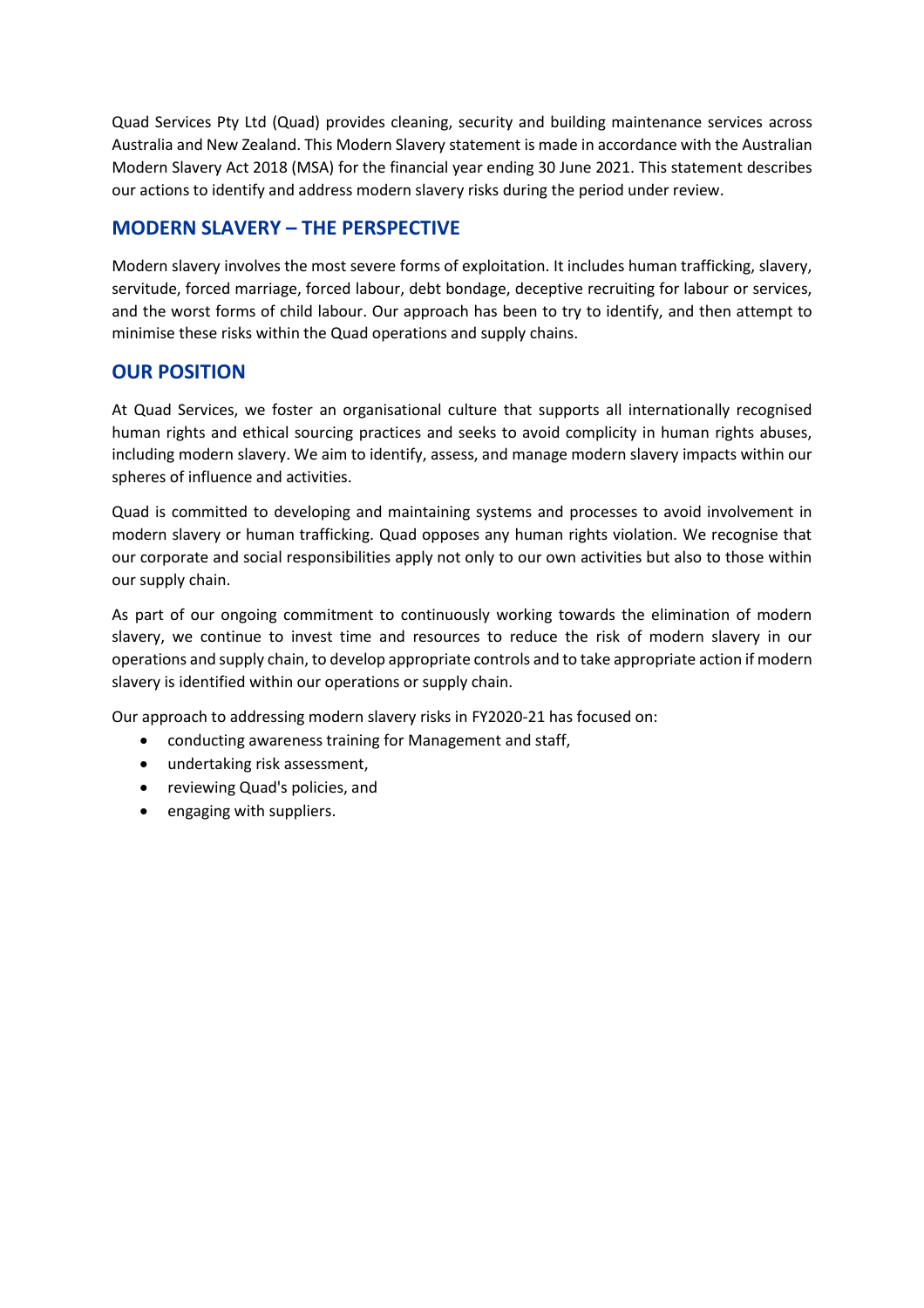# **Mandatory Criteria One and Two:**

*Identify the reporting entity and describe its structure, operations, and supply chains*

# **THE QUAD COMPANY STRUCTURE**

Quad Services Pty Ltd, ABN 58 000 308 592, is a privately owned Australian Company registered in New South Wales. Our Head Office is located at 12 Carlotta Street, ARTARMON NSW 2064.

Quad owns and controls several other entities for employment, administrative, and financial purposes. Quad also operates services in New Zealand and operates a joint venture indigenous entity, Kenjarhy Quad Pty Ltd.

Across the group, a standard set of policies, procedures, and systems is in place and tailored to local requirements (where required).



Quad is a member of the following organisations:

- Australian Property Council
- Building Service Contractors Association of Australia
- Building Service Contactors of New Zealand
- Australian Security Industry Association Ltd
- Facilities Management Association
- Green Building Council of Australia
- Clubs NSW
- Supply Nation

### **ABOUT QUAD**

Formed in Australia in 1972, Quad initially provided cleaning services in the North Shore area of Sydney. By the 1980's Quad had developed into a significant provider of cleaning services in the Sydney Metropolitan area. Since then, we have become a leading provider of cleaning and associated building services in Australia and New Zealand, with \$100M+ in turnover, 2200+ skilled, trained, and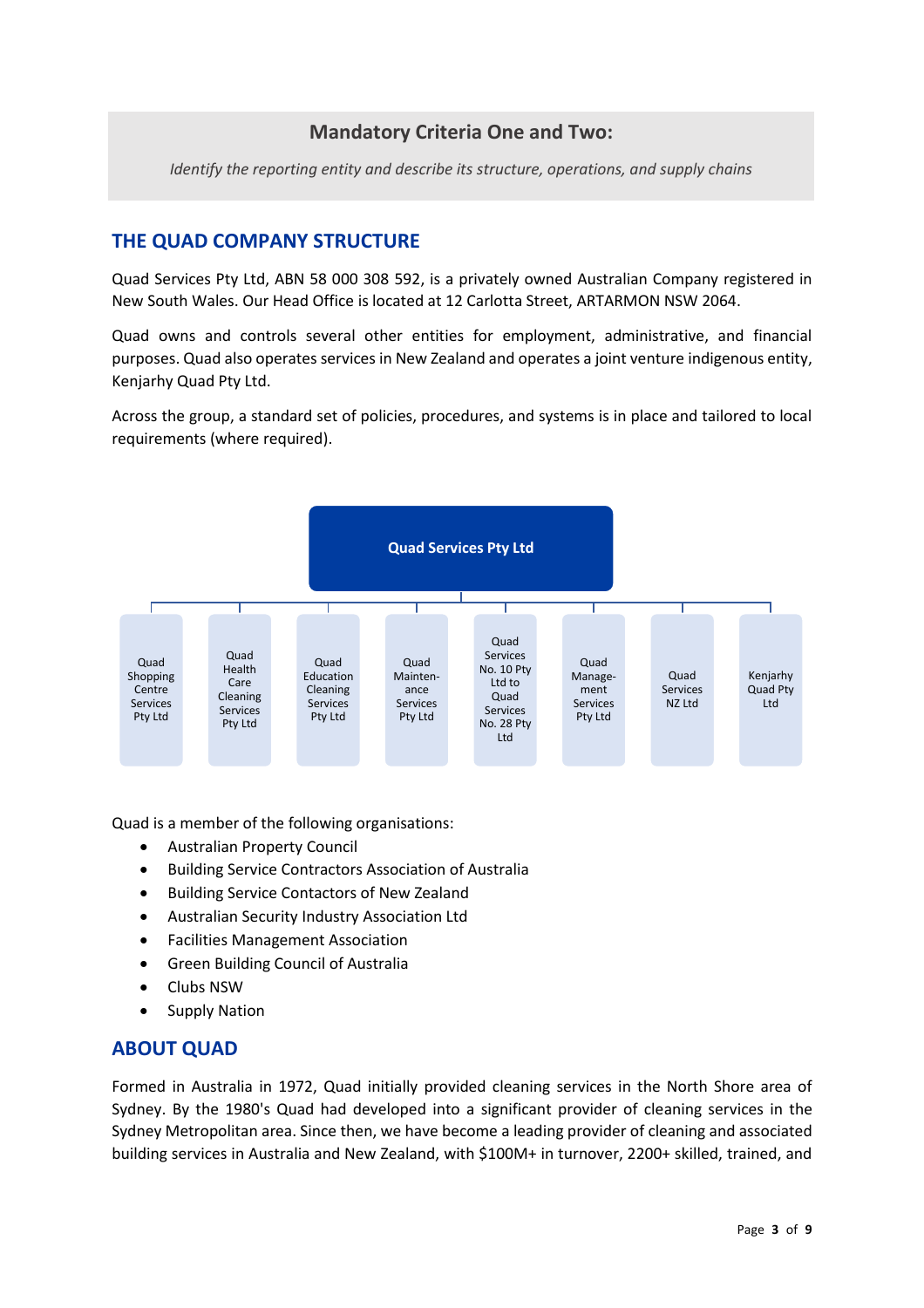vetted cleaning, security, and maintenance personnel, 50 experienced management staff, 700+ contracts, and offices in all Australian states and territories and in New Zealand.

Quad is certified to Quality Management System ISO9001, Environmental Management System ISO14001 and Occupational Health and Safety Management System AS/NZS 4801.

Our mission is to help our clients improve their facilities' safety and environment quality by delivering world-class security, cleaning, and associated services.

## **OPERATIONS AND SUPPLY CHAIN**

The Quad operations structure consists of Operations teams responsible for designated geographical areas. By having a limited area to cover, our operations teams can more closely monitor activities on the ground and facilitate the application of Quad policies at the coalface of our operations. As the team managing our services at the site level, they play an important role in ensuring an absence of Modern Slavery practices in our service delivery.

The Quad supply chain consists of suppliers based within Australia. However, some of the items supplied to Quad are manufactured overseas and our mapping process has already identified that some products are obtained from high-risk regions (according to the Global Slavery Index).

Suppliers to Quad are required to undertake a rigorous registration process at the commencement of the supply of services. This process is coordinated by our compliance team. Service suppliers are required to provide regular updates.

Our actions in the FY2020-21 reporting period are covered later in this statement.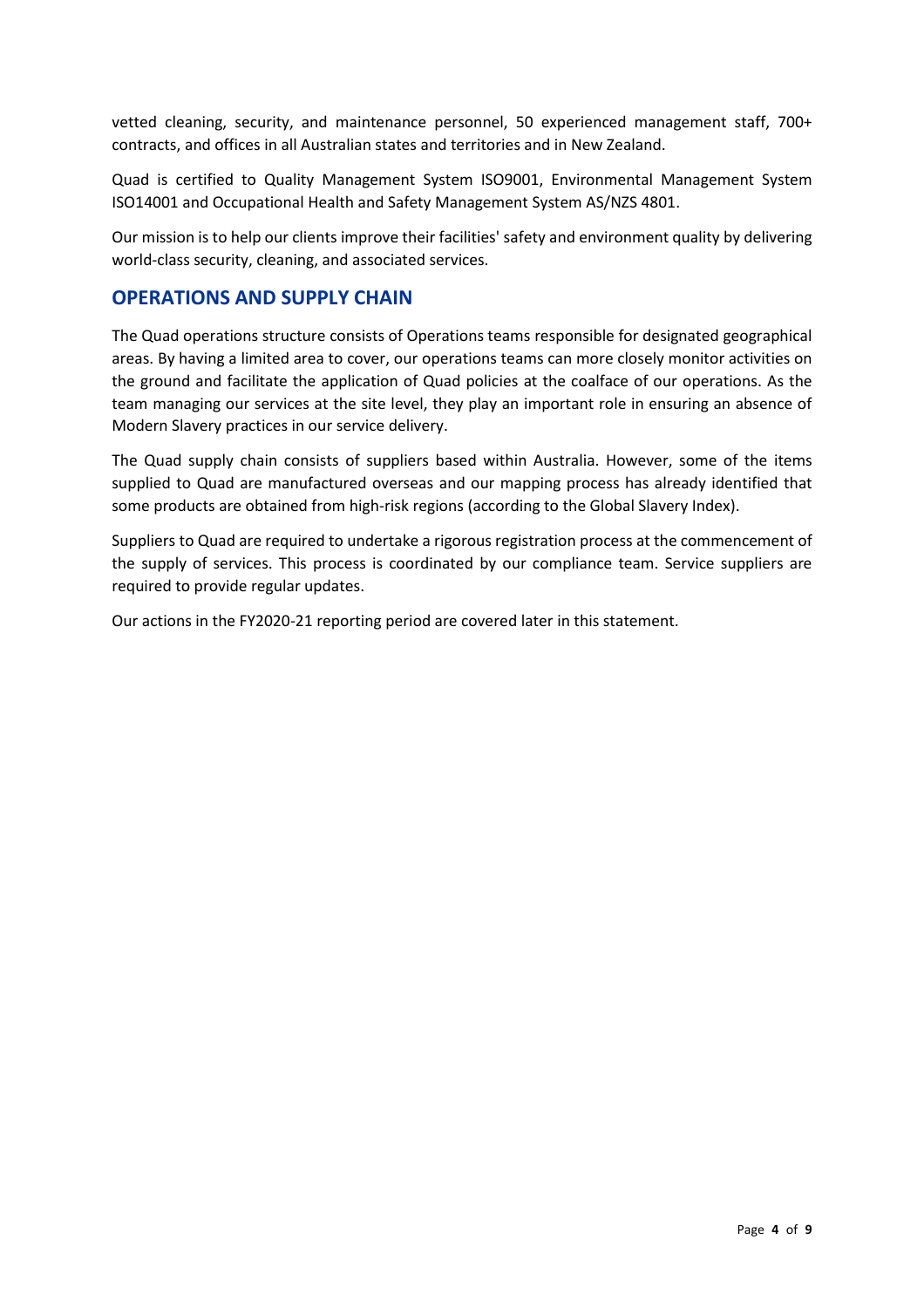# **Mandatory Criterion Three:**

*Describe the risks of modern slavery practices in the operations and supply chains of the reporting entity and any entities the reporting entity owns or controls*

# **POTENTIAL RISKS OF MODERN SLAVERY**

The risks of Modern Slavery mean that Quad can cause, contribute to, or be directly linked to modern slavery through our operations and supply chain.

In Quad's assessment there is a greater risk of modern slavery in our supply chain than in our own direct operations. The structured and embedded process of employment of personnel within our operations almost eliminates the risk of modern slavery practices in our engagement process.

Some of the potential risks identified in our supply chain include:

- suppliers not complying with applicable employment laws; or
- arrangements that may be dubious; or
- suppliers not providing a safe workplace; or
- placing expectations to deliver services that would place workers at risk.

We apply these risk factor considerations to our ongoing operations and to all our suppliers with whom we have a direct relationship.

### **OUR SUPPLY CHAIN**

Over the reporting period, based on consultation with our suppliers, Quad has refined how we categorise our suppliers. We have amended our broad classification to:

| Tier 1 | Those suppliers from whom we purchase directly          |
|--------|---------------------------------------------------------|
| Tier 2 | Those suppliers from whom our tier 1 suppliers purchase |
| Tier 3 | Those suppliers from whom our tier 2 suppliers purchase |

Quad uses the following criteria to assess the risk of modern slavery in our supply chain:

- Procurement value
- Goods or services supplier
- Types of goods or services purchased
- Location of supplier (geography)
- Global Slavery Index 2018

We recognise that we need to look beyond our tier one suppliers, and we have identified that some Tier 2 suppliers are based in high-risk regions. Our risk assessment of these suppliers was planned to commence in this reporting year, but it has been delayed due to disruptions we have experienced. We plan to commence in the next reporting year and to provide updates in future Modern Slavery Statements.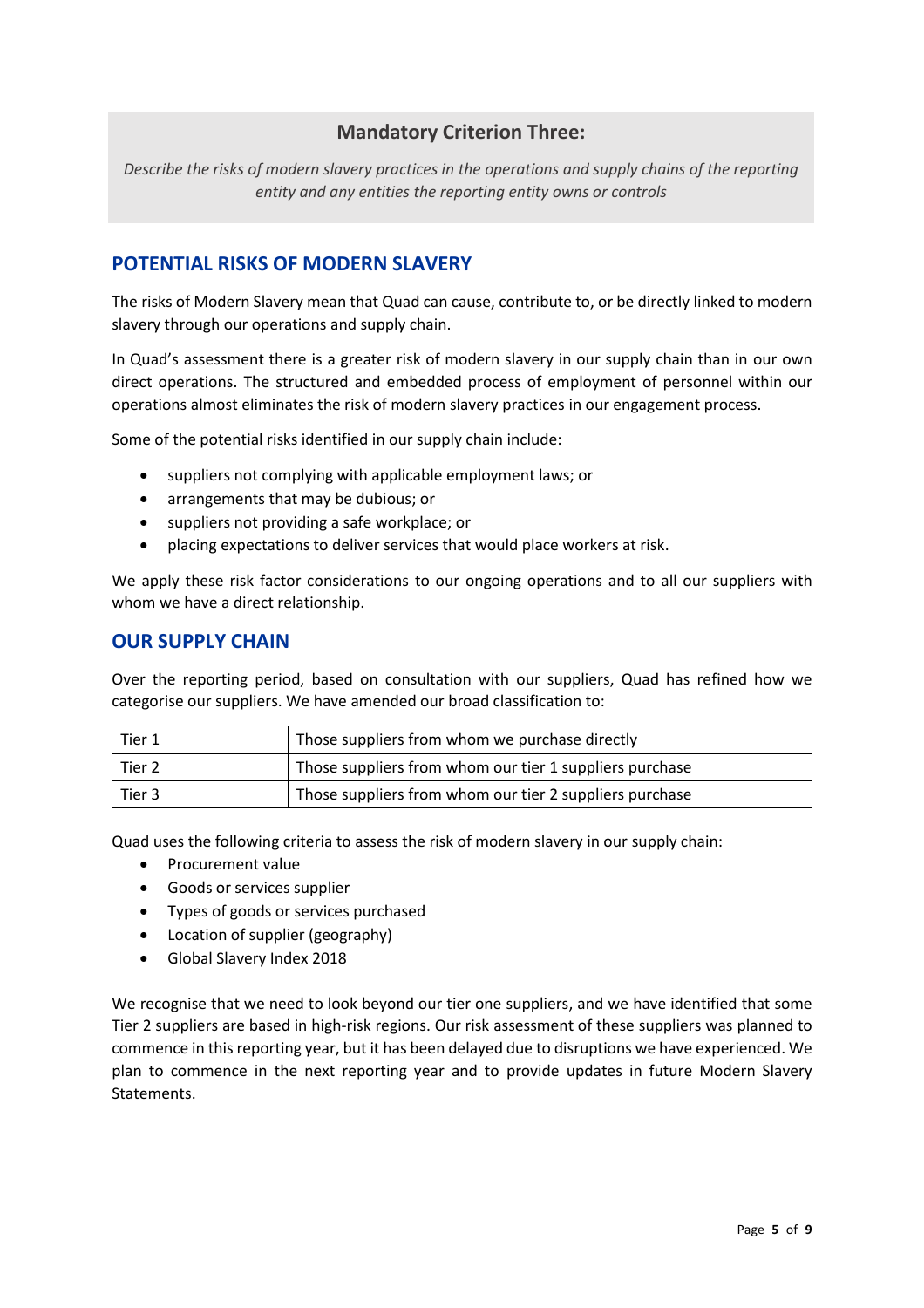# **Mandatory Criterion Four:**

*Describe the actions taken by the reporting entity and any entities that the reporting entity owns or controls to assess and address these risks, including due diligence and remediation processes*

# **KEY AREAS OF ACTION IN FY2020-21**

Like many other businesses in 2021, Quad Services continues to be impacted by the effects of COVID-19.

Quad continues to undertake the following:

- Continuing to raise awareness about the Modern Slavery Act requirements with our people and suppliers to help them identify and manage modern slavery risks in our business operations and supply chains via:
	- o Regularly communicating with our internal teams and suppliers
	- $\circ$  Providing training to our operational teams and leaders about the risks of Modern Slavery, our procedures to raise concerns and our actions to eliminate or remediate
	- o Engaging with our suppliers about their requirements when partnering with Quad
	- o Creating specific information posters raising awareness about Modern Slavery and our grievance processes
- Increasing our understanding of modern slavery risks across our operations and supply chain via:
	- o Engaging with subject matter experts regarding Modern Slavery
	- o Attending webinars and other educational activities about Modern Slavery
	- o Regular Quad Modern Slavery committee meetings to discuss and consider Quads actions to mitigate the risk of Modern Slavery
- Embedding specific wording about Quad's expectations of suppliers about reducing the risk of modern slavery in our supply chain. For example, we have updated our:
	- o Supplier Code of Conduct
	- o Supplier agreements
	- o Grievance processes
	- o Remediation processes
- Updating and embedding our other processes and policies to includes references to Modern Slavery and Human Rights where appropriate
- Mapping our supply chains
- Updating our supplier onboarding due-diligence arrangements to include modern slavery considerations
- Responding to and participating in client-initiated modern slavery reviews/assessment projects
- Liaising with CAF (Cleaning Accountability Framework) to obtain pre-qualification. Quad sees partnering with CAF as important.

# **ADDRESSING MODERN SLAVERY RISKS**

Quad has taken steps to mitigate the risk of modern slavery in our operations and supply chain. We continue to engage with our largest suppliers, and we continue to educate our local suppliers that are not required to report under the current Modern Slavery Act.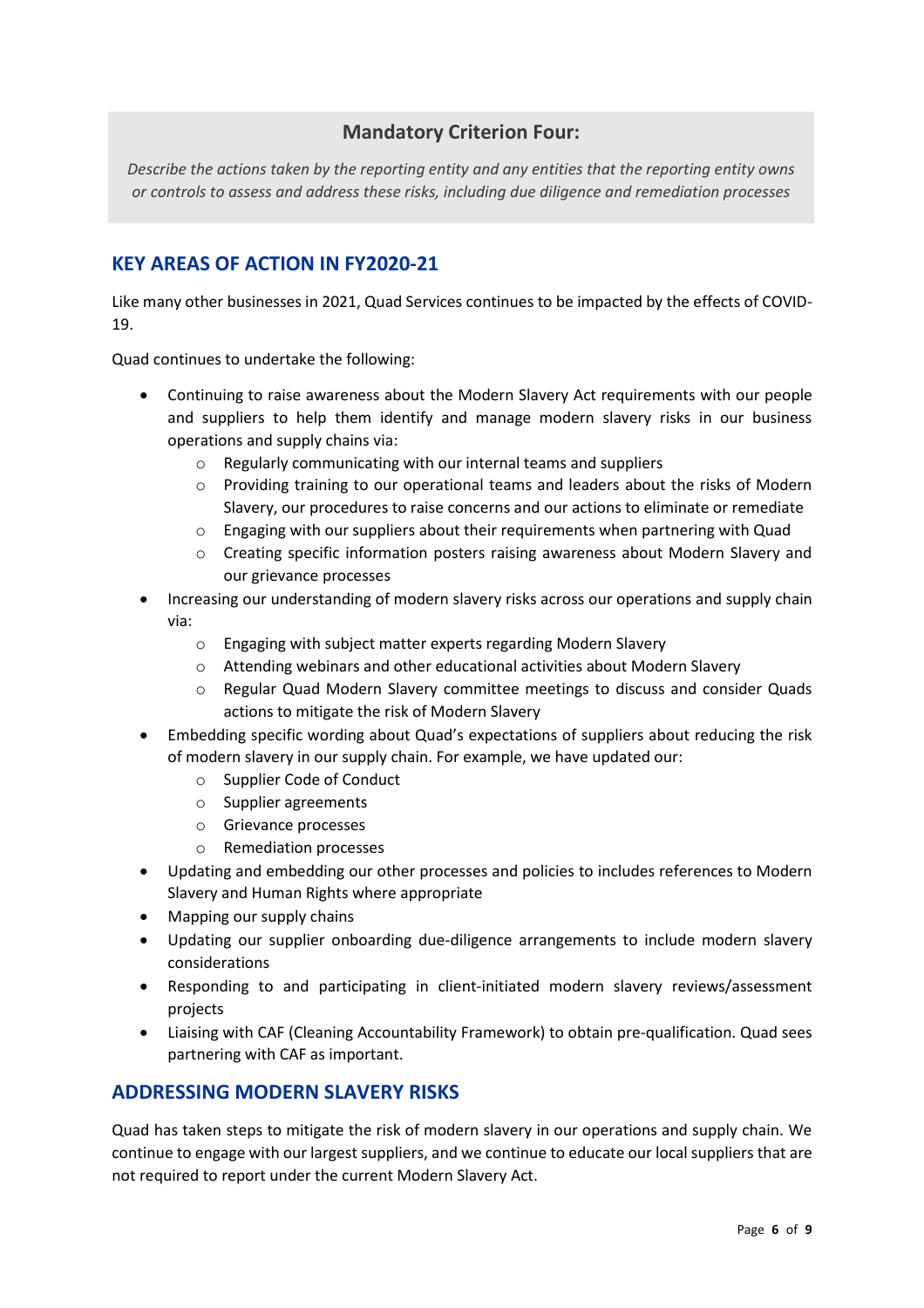For this FY2020-21 reporting period, our actions and effectiveness are described below:

#### **Consultation**

We recognise that the cleaning industry is still a higher risk sector with potential exposure to modern slavery practices. Consultation with our largest suppliers and clients continues. In line with the stringent requirements of our larger clients, the knock-on effect is that Quad is broadening its approach to consultation and methods used to collect information.

Quad hopes to partner formally with a software provider such as Informed365 or Sedex in the next financial year to improve our consultation and risk assessment.

#### **Policies**

Policies and procedures are regularly reviewed to ensure they are compliant with applicable legislation. Training for these policies and procedures is provided to all our employees. Our supplier code of conduct has undergone further refinement during the reporting period.

Quad has committed to partnering with an eLearning provider (Sentrient) to assist in the delivery of both eLearning (including Modern Slavery) and our policies and procedures.

#### **Contracting**

Quad has included appropriate clauses into our supplier agreements. Our contractor onboarding documentation has been updated to reflect Quad's position on Modern Slavery and the contractors' requirements to comply. All new suppliers are provided with our new onboarding details and our existing contracts are being brought up to this standard.

#### **Training**

Quad Services requires that all employees undertake training in awareness of modern slavery. Our leadership team undergoes a further training on their responsibilities and how to mitigate the risk of modern slavery.

Our current employee induction for our operational staff includes our actions to reduce the risk of Modern Slavery, processes to report and remediation steps.

Our Compliance team continues to engage and deliver training to our suppliers with Modern Slavery being part of that training.

#### **Whistleblowing**

Quad has a mechanism for employees, clients, and contractors to raise concerns. These concerns maybe raised anonymously if required. Our dedicated confidential whistleblowing reporting facility is monitored by executive management daily.

An external third-party is retained where concerns raised require external investigation or remediation.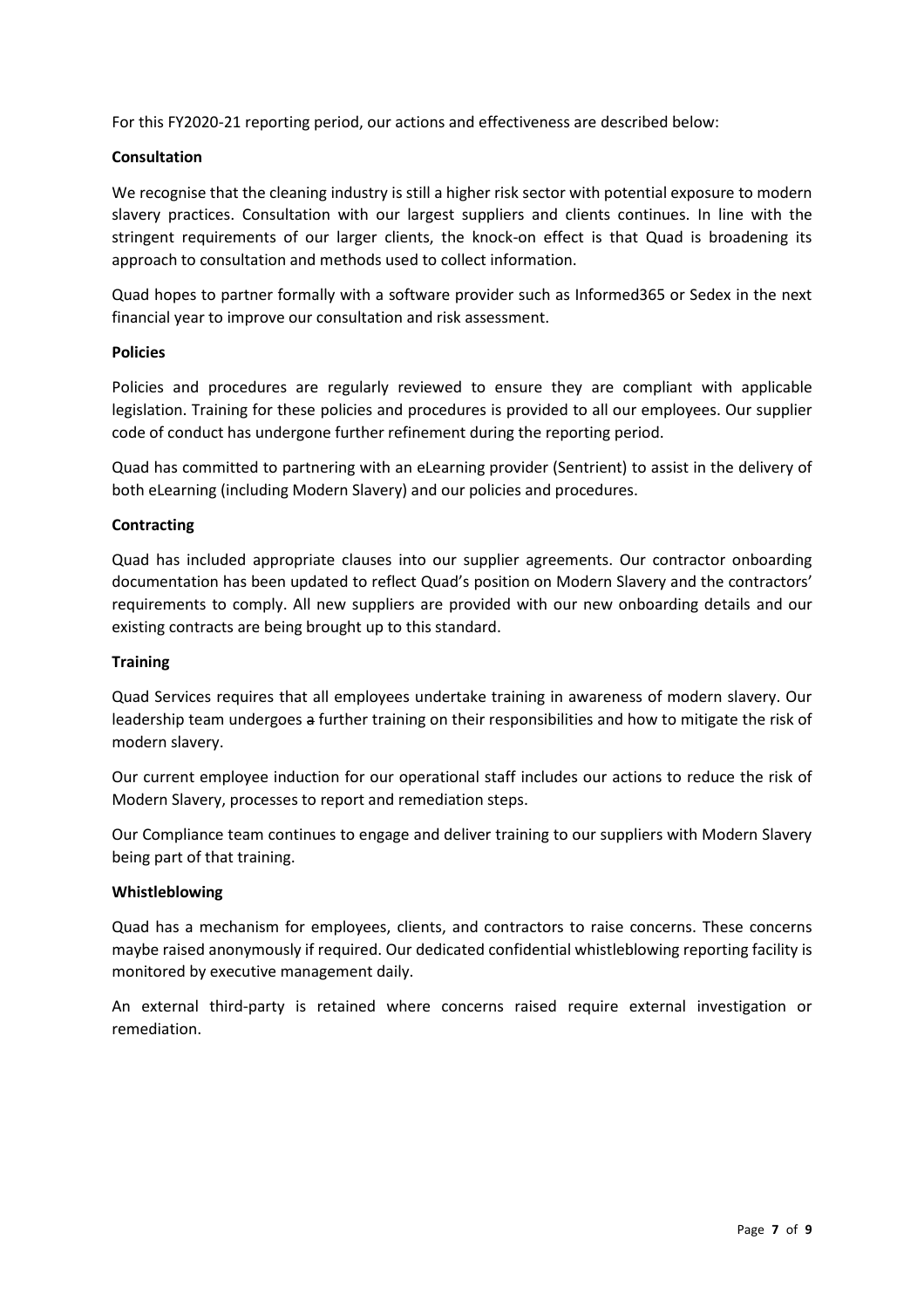# **Mandatory Criterion Five:**

*Describe how the reporting entity assesses the effectiveness of actions being taken to assess and address modern slavery risks*

## **MEASURING EFFECTIVENESS**

Quad's action to mitigate the risk of modern slavery are subject to review by our Modern Slavery Committee.

Quad regularly assesses conformity with all our policies and procedures, including checking compliance with our supply processes.

For this reporting period Quad did not identify any instances of modern slavery directly associated with our operations. No clients or suppliers raised modern slavery concerns. Further, no modern slavery related problems were submitted by our employees.

## **OUR NEXT STEPS**

To continually improve our approach, we are planning to undertake the following actions in FY2021- 22:

| Policy                    | Continue to review and update<br>Invest in software to support our training and eLearning<br>٠                                          |
|---------------------------|-----------------------------------------------------------------------------------------------------------------------------------------|
| Engagement                | Consult/engage with our suppliers and our clients<br>$\bullet$                                                                          |
| Risk                      | Review risk profile of our supply chain<br>$\bullet$<br>Invest in software to support our consultation and risk assessment<br>$\bullet$ |
| <b>Training</b>           | Invest in software to support our training and eLearning<br>$\bullet$<br>Act on findings to reduce/eliminate modern slavery risks       |
| Communicate and<br>report | Communicate with staff, clients and suppliers, report on findings<br>$\bullet$<br>and progress                                          |
| Remediate                 | Work with the relevant parties to remediate any incidence of<br>$\bullet$<br>modern slavery practice                                    |